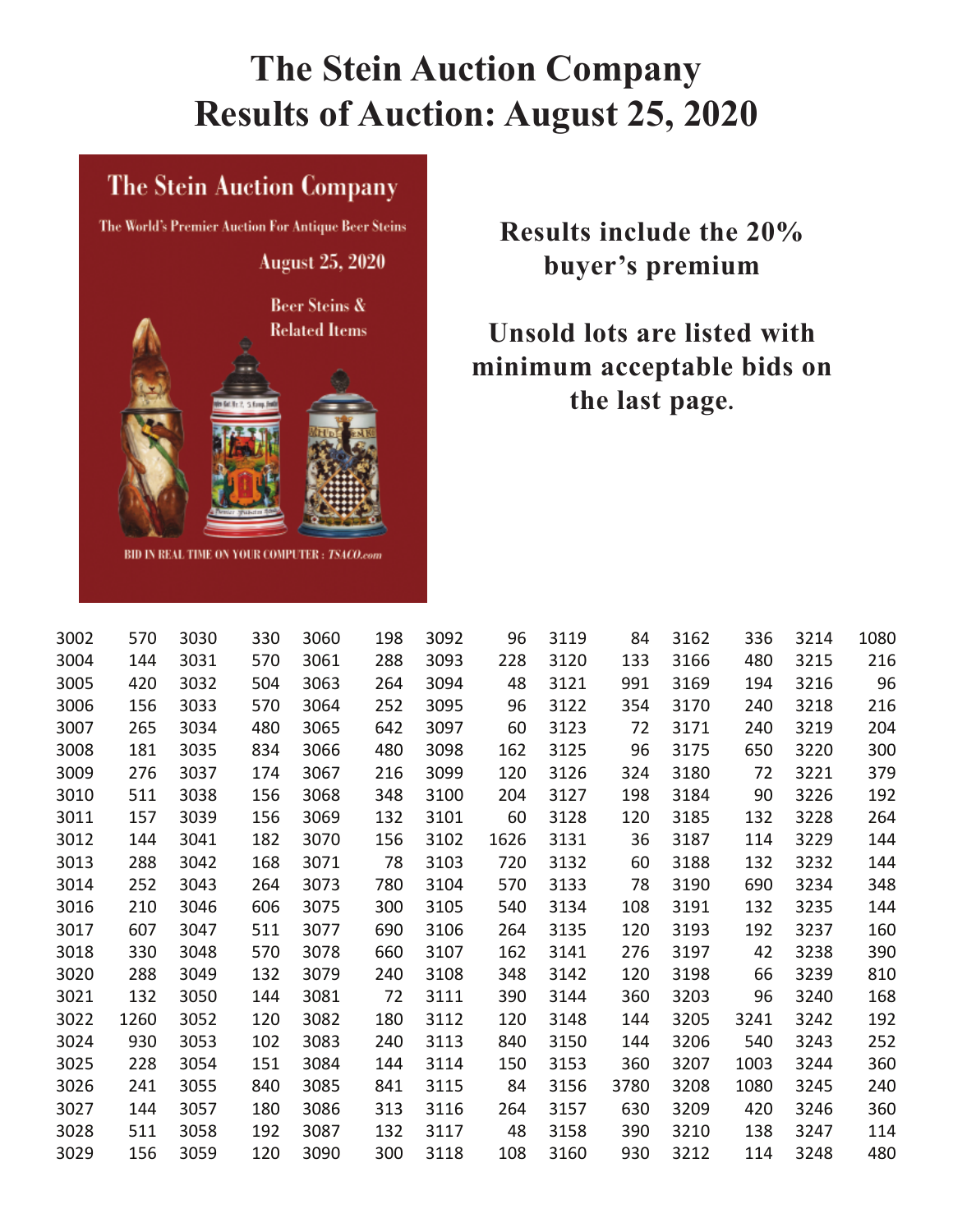| 3251 | 180  | 3308 | 840 | 3369 | 72    | 3417 | 930  | 3468 | 192  | 3508 | 156  | 3560 | 144  |
|------|------|------|-----|------|-------|------|------|------|------|------|------|------|------|
| 3252 | 198  | 3309 | 204 | 3371 | 120   | 3420 | 264  | 3469 | 1751 | 3509 | 216  | 3561 | 133  |
| 3253 | 900  | 3312 | 216 | 3376 | 810   | 3424 | 360  | 3470 | 1500 | 3510 | 120  | 3562 | 108  |
| 3254 | 180  | 3313 | 90  | 3377 | 120   | 3426 | 630  | 3471 | 2771 | 3511 | 144  | 3564 | 84   |
| 3255 | 276  | 3314 | 96  | 3378 | 348   | 3427 | 192  | 3473 | 600  | 3512 | 364  | 3568 | 115  |
| 3256 | 234  | 3315 | 144 | 3380 | 240   | 3434 | 420  | 3474 | 180  | 3514 | 102  | 3571 | 72   |
| 3259 | 192  | 3317 | 121 | 3381 | 240   | 3435 | 480  | 3475 | 96   | 3515 | 1331 | 3572 | 138  |
| 3260 | 180  | 3320 | 228 | 3383 | 180   | 3436 | 168  | 3476 | 840  | 3517 | 1386 | 3573 | 114  |
| 3262 | 60   | 3321 | 66  | 3385 | 390   | 3438 | 240  | 3477 | 96   | 3518 | 192  | 3574 | 114  |
| 3263 | 480  | 3322 | 54  | 3387 | 630   | 3440 | 300  | 3478 | 264  | 3519 | 192  | 3576 | 72   |
| 3264 | 84   | 3326 | 432 | 3389 | 360   | 3441 | 120  | 3479 | 540  | 3520 | 168  | 3577 | 120  |
| 3266 | 120  | 3327 | 144 | 3392 | 390   | 3442 | 96   | 3481 | 240  | 3523 | 168  | 3578 | 169  |
| 3267 | 313  | 3332 | 180 | 3394 | 751   | 3443 | 390  | 3482 | 180  | 3525 | 1513 | 3579 | 174  |
| 3268 | 180  | 3336 | 780 | 3395 | 192   | 3444 | 144  | 3483 | 300  | 3529 | 192  | 3580 | 108  |
| 3269 | 510  | 3340 | 338 | 3396 | 1020  | 3445 | 96   | 3484 | 660  | 3530 | 701  | 3586 | 72   |
| 3272 | 72   | 3344 | 276 | 3398 | 960   | 3446 | 390  | 3485 | 510  | 3531 | 120  | 3587 | 450  |
| 3273 | 78   | 3345 | 240 | 3399 | 1380  | 3447 | 360  | 3487 | 180  | 3532 | 144  | 3588 | 312  |
| 3277 | 180  | 3346 | 870 | 3400 | 1560  | 3449 | 180  | 3488 | 264  | 3534 | 324  | 3589 | 390  |
| 3278 | 127  | 3348 | 420 | 3403 | 720   | 3451 | 1260 | 3492 | 120  | 3536 | 168  | 3590 | 144  |
| 3288 | 690  | 3349 | 540 | 3404 | 312   | 3452 | 480  | 3493 | 108  | 3537 | 300  | 3592 | 60   |
| 3290 | 252  | 3350 | 360 | 3405 | 3481  | 3453 | 761  | 3496 | 228  | 3538 | 180  | 3593 | 253  |
| 3292 | 180  | 3351 | 168 | 3406 | 600   | 3454 | 930  | 3497 | 84   | 3540 | 120  | 3594 | 396  |
| 3293 | 240  | 3352 | 308 | 3407 | 4080  | 3455 | 1061 | 3498 | 263  | 3541 | 420  | 3595 | 282  |
| 3294 | 360  | 3354 | 72  | 3408 | 4321  | 3456 | 9011 | 3499 | 396  | 3542 | 228  | 3598 | 133  |
| 3301 | 1621 | 3357 | 133 | 3409 | 10200 | 3457 | 2521 | 3500 | 240  | 3545 | 120  | 3603 | 144  |
| 3302 | 2040 | 3358 | 108 | 3410 | 960   | 3458 | 992  | 3501 | 960  | 3547 | 138  | 3605 | 1991 |
| 3303 | 252  | 3359 | 102 | 3411 | 3000  | 3459 | 3721 | 3502 | 96   | 3548 | 60   |      |      |
| 3304 | 2040 | 3360 | 96  | 3412 | 3720  | 3460 | 6257 | 3504 | 600  | 3550 | 540  |      |      |
| 3305 | 150  | 3361 | 288 | 3413 | 2761  | 3461 | 1193 | 3505 | 870  | 3551 | 120  |      |      |
| 3306 | 222  | 3363 | 72  | 3414 | 2400  | 3464 | 9000 | 3506 | 630  | 3553 | 144  |      |      |
| 3307 | 156  | 3368 | 72  | 3415 | 300   | 3465 | 240  | 3507 | 1950 | 3559 | 78   |      |      |